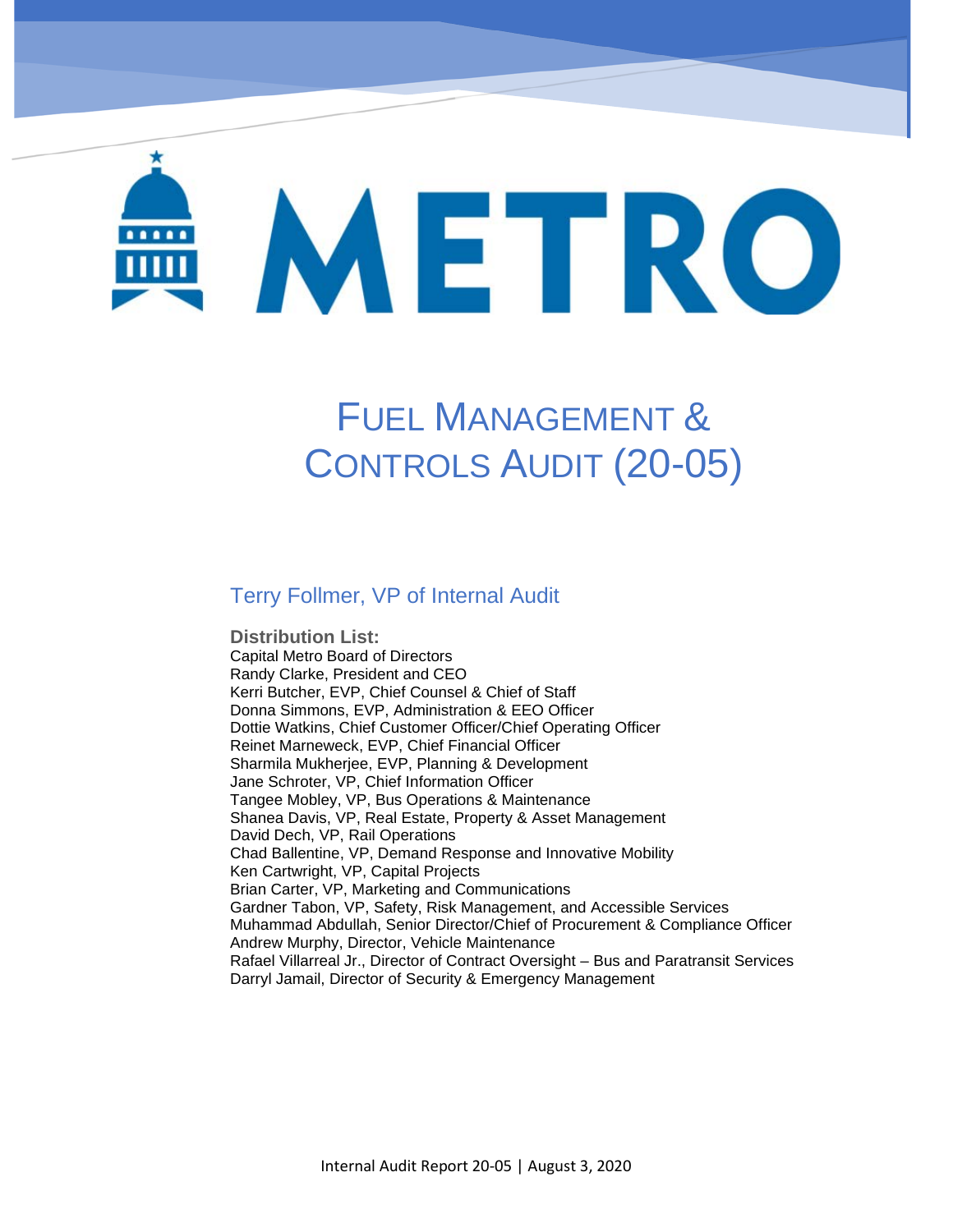# Table of Contents

| 2. |  |  |
|----|--|--|
| 3. |  |  |
|    |  |  |
|    |  |  |
|    |  |  |
|    |  |  |
|    |  |  |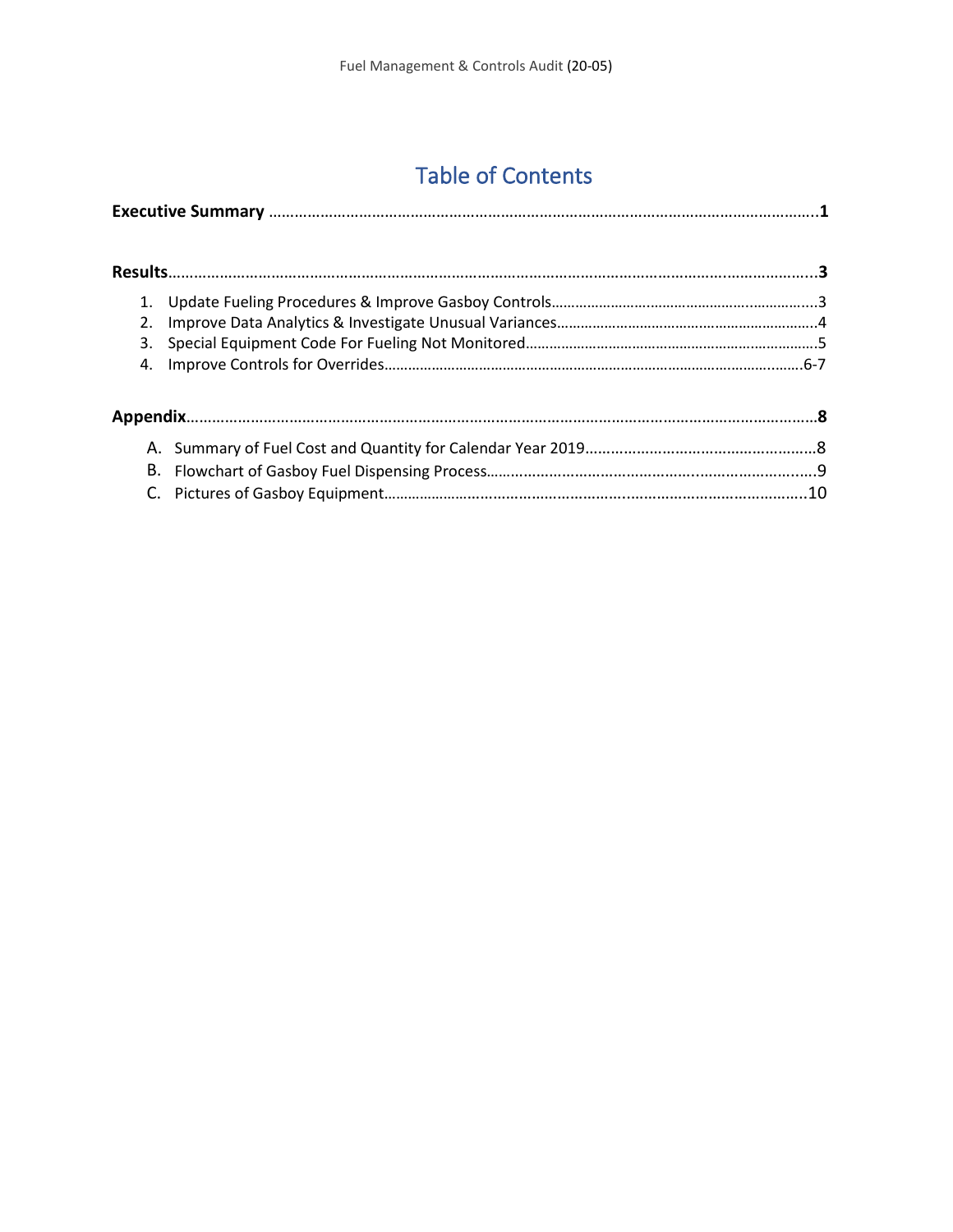#### **EXECUTIVE SUMMARY**

The Fuel Management & Controls audit was originally listed as a contingent project in our FY2019 - 2020 Audit Plan approved by the Capital Metro Board, however, management requested that it be completed this year because a new Fuel Management System was implemented. The audit covered Capital Metro's fuel program and determined whether internal controls over fuel management were effective and critical contractual obligations were being performed and adequately monitored. The audit results including the objective, scope, and conclusion are as follows.

#### **Background**

Capital Metro purchased a new Fuel Management System called Gasboy that was installed by Petroleum Solutions, Inc. (PSI) for \$384,950 from 2016 to 2018. The installation was at three bus/paratransit locations (Gasboy was not installed at a fourth Paratransit location) and included equipment (e.g. rings, badge ID's, pedestal, pump), technical support, and training. Gasboy helps automate and track dispensing of fuel and other liquids (e.g. oil, coolant) at the pumps and in some of the work bays. The Gasboy system includes RFID (Radio-Frequency Identification) rings installed on each vehicle which allows eight fields to auto-populate (Vehicle ID, Serial Number, Station Name, Date, Time, Product, Pump Number, and Quantity) and requires manual entry for two fields (Fueler ID and Mileage). Capital Metro also purchased badge ID's to auto-populate the Fueler ID, but this has not been implemented. Additionally, an automatic mileage reader feature is available for purchase to auto-populate the mileage.

In CY 2019, Capital Metro paid \$14 million for fuel (unleaded gasoline, diesel, and red-dye diesel) which is the fourth highest operating expense (see Appendix A for a summary of fuel cost and quantity for 2019). The Gasboy system is used to dispense fuel by service providers within Cap Metro's Bus Operations, Paratransit, Rail, Security, and Real Estate & Asset Management departments and stored in 18 tanks across four Capital Metro locations. (See Appendix B for a flowchart of the fuel dispensing process and Appendix C for pictures of Gasboy equipment.) Capital Metro uses several systems to manage fuel including Gasboy (fueling), Veeder Root (tank measurement), Sharepoint, a webpage used to verify fuel payments, and AX Accounting System for payment. Capital Metro pays for fuel and monitors the management of fuel by the service providers. Because service providers do not actually pay for fuel, it is especially important for Capital Metro staff to have strong fuel controls in place to monitor the service provider's performance.

The Gasboy system allows you to control access to fuel while also providing improved analysis and feeds data to other systems. Data from Gasboy is automatically uploaded into Spear (Cap Metro's Asset Management System) and is important for the preventative maintenance of the vehicles. For example, when a bus is fueled the Service Island Attendant manually enters the mileage from the hubodometer (attached to the wheel) into Gasboy and this data is uploaded into Spear. Once the bus reaches 6,000 miles, Spear alerts staff that the bus needs preventative maintenance to help keep the buses in good condition. Gasboy also acts as a preventative control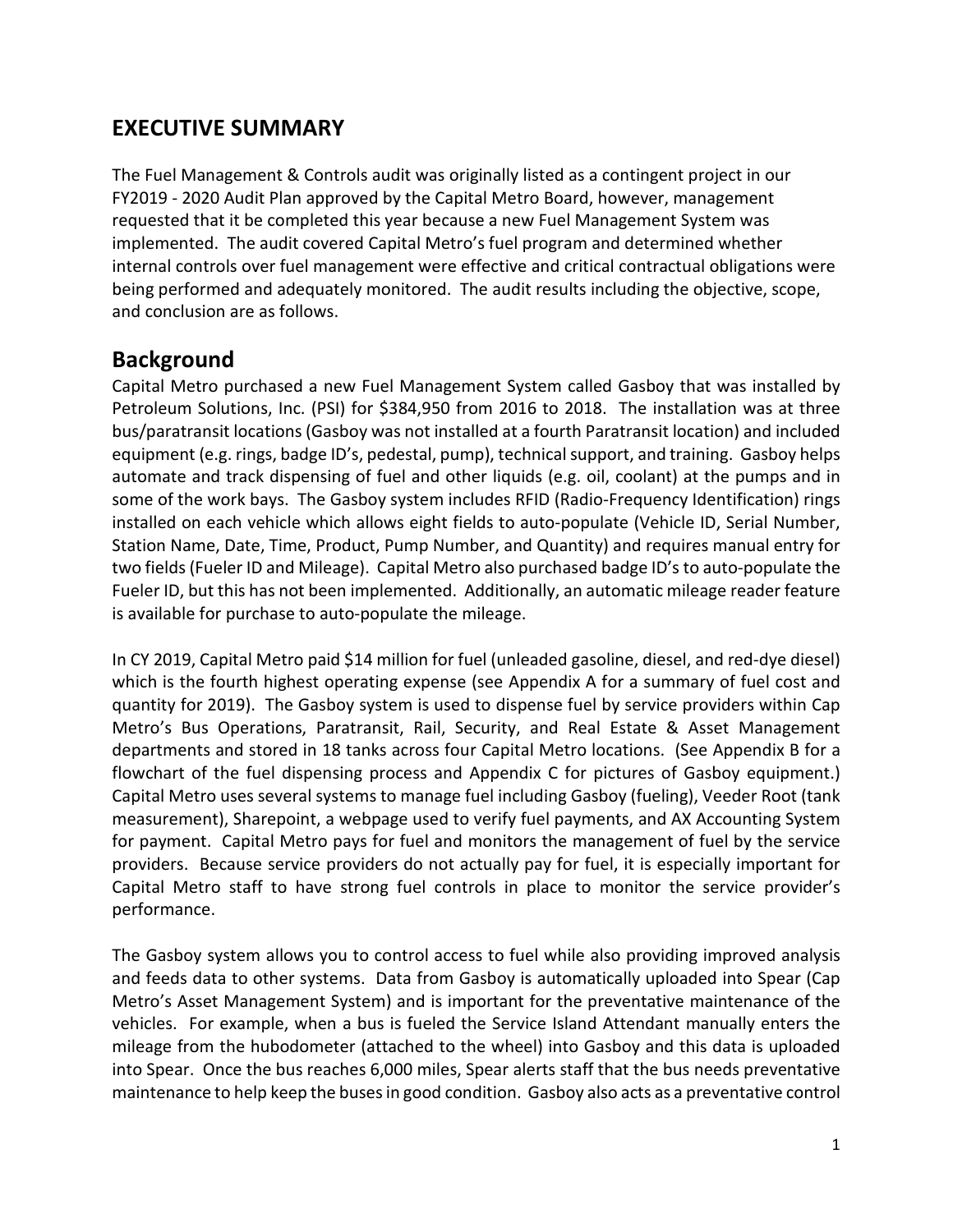and only allows authorized fuelers and vehicles numbers to be entered into the system and as a detective control because historical data can be analyzed by fueler name, vehicle number, date, pump, liquid type, or quantity to look for outliers and unusual patterns.

### **Audit Objective & Scope**

The primary objective of this audit was to determine whether internal controls over fuel management were effective and contractual obligations were being performed and adequately monitored. The audit scope included a review of the project management and installation of Gasboy system, analysis of Gasboy data from January 2019 through January 2020, and controls testing. Additionally, we performed a process walkthrough of the fuel dispensing controls.

## **Opinion**

Overall, we determined that Capital Metro needs to strengthen fuel controls and assign oneperson responsibility over the whole fuel program. We made the following recommendations (see finding table below for full listing):

- Update fueling procedures and improve Gasboy controls.
- Improve data analytics and investigate unusual variances.
- Increase monitoring for special equipment codes.
- Improve controls for overrides.

The detailed audit report that follows provides more context and understanding on the audit opinion and recommendations above.

This audit was conducted in accordance with US Government Accountability Office's Generally Accepted Government Auditing Standards (GAGAS) and the Institute of Internal Auditor's International Standards for the Professional Practice of Internal Auditing. These standards require that we plan and perform the audit to obtain sufficient, appropriate evidence to provide a reasonable basis for our findings and conclusions based on our audit objective. We believe the evidence obtained provides a reasonable basis for our findings and conclusions based on our audit objectives. The audit was conducted by the following staff members in the Capital Metro Internal Audit Department:

- Sarah Daigle, Internal Auditor II (Project Lead)
- Terry Follmer, VP of Internal Audit

Recommendations to strengthen controls and improve accountability were provided to management. Management agrees with the internal audit recommendations and has provided target completion dates which are included in the detailed audit report below. A follow-up audit is performed semi-annually (i.e. May and November) to ensure management action plans for all issued audit reports are completed timely.

We appreciate the cooperation and assistance provided to us throughout this audit.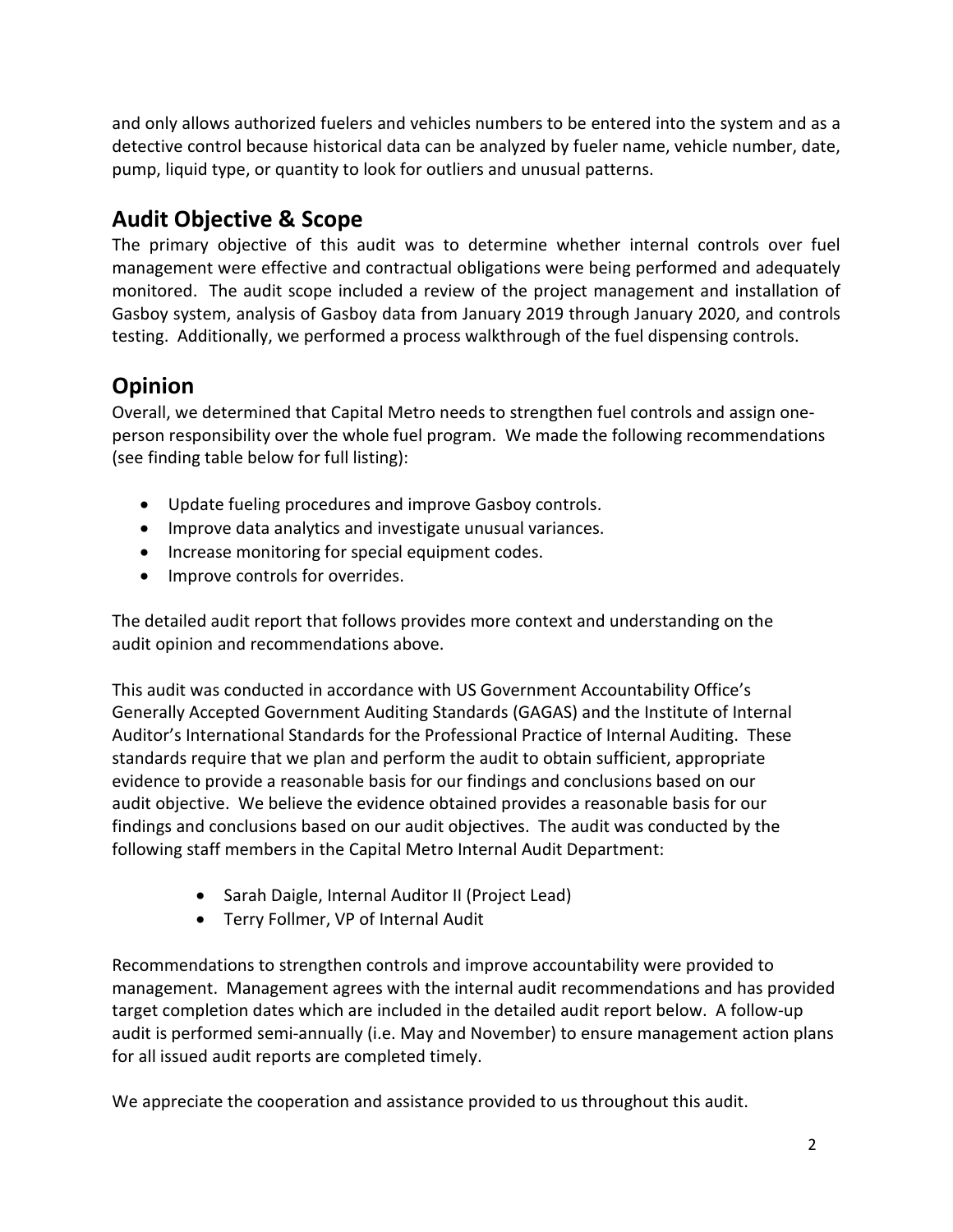| <b>Issues &amp; Risk</b>                                                                                                                                                                                                                                                                                                                                                                                                                                                                                                                                                                                                                                                                                                                                                                                                                                                                                                                                                                                                                                                                                                                                                                                                                                                                                                                                                                                 | <b>Recommendation</b>                                                                                                                                                                                                                                                                                                                                                                                                                                                                                                                                                                                                                                                                                                                                                                                                                                                                                                                                                                                                                                                                                                                                                                                                                                                                                                                                                                                                                | <b>Management Action Plan</b>                                                                      |
|----------------------------------------------------------------------------------------------------------------------------------------------------------------------------------------------------------------------------------------------------------------------------------------------------------------------------------------------------------------------------------------------------------------------------------------------------------------------------------------------------------------------------------------------------------------------------------------------------------------------------------------------------------------------------------------------------------------------------------------------------------------------------------------------------------------------------------------------------------------------------------------------------------------------------------------------------------------------------------------------------------------------------------------------------------------------------------------------------------------------------------------------------------------------------------------------------------------------------------------------------------------------------------------------------------------------------------------------------------------------------------------------------------|--------------------------------------------------------------------------------------------------------------------------------------------------------------------------------------------------------------------------------------------------------------------------------------------------------------------------------------------------------------------------------------------------------------------------------------------------------------------------------------------------------------------------------------------------------------------------------------------------------------------------------------------------------------------------------------------------------------------------------------------------------------------------------------------------------------------------------------------------------------------------------------------------------------------------------------------------------------------------------------------------------------------------------------------------------------------------------------------------------------------------------------------------------------------------------------------------------------------------------------------------------------------------------------------------------------------------------------------------------------------------------------------------------------------------------------|----------------------------------------------------------------------------------------------------|
| 1. UPDATE FUELING PROCEDURES & IMPROVE GASBOY<br><b>CONTROLS</b><br>The Gasboy system is very important because it controls and<br>records who dispenses fuel together with other details (e.g.<br>gallons dispensed, Vehicle ID, mileage, pump number, etc.). We<br>reviewed user access controls related to the dispensing of fuel and<br>noted the following weaknesses:<br>Fueling Procedures were last updated in 2017 but have<br>$\bullet$<br>not been updated to reflect the new Gasboy system,<br>staffing changes, and other current practices. According<br>to management this is because they are still addressing<br>some system issues.<br>We noted that 434 employee ID numbers have been<br>programmed to allow them to dispense fuel which seems<br>unnecessarily high.<br>One Gasboy system administrator also had the ability to<br>dispense gas.<br>Two terminated Fueler ID's still had access to dispense<br>fuel.<br>Security camera in the following area was broken: 2910<br>(camera facing unleaded gasoline pump).<br>Location 817 (Paratransit) did not have Gasboy and there<br>was no automated fuel system used for monitoring. CY<br>2019 unleaded fuel dispensed was \$142,479 at location<br>817.<br>CMTA security vehicles are not required to enter a Fueler<br>ID into the Gasboy system and instead enter a generic<br>code which does not provide an audit trail. | The Chief Customer Officer/Chief Operating Officer, VP<br>of Bus Operations & Maintenance, Director of Vehicle<br>Maintenance, Director of Security & Emergency<br>Management, and VP of Demand Response and<br>Innovative Mobility should complete the following:<br>Assign a single member of management with<br>a)<br>direct responsibility over the entire Capital<br>Metro fuel system and program.<br>Update the Fueling Procedures to reflect<br>b)<br>current practices and expectations for all users.<br>Each department and respective service<br>C)<br>provider should determine which positions have<br>a need to dispense fuel and formalize this into a<br>written document. Additionally, review the<br>Vehicle ID's and 434 Fueler ID's with access to<br>pump fuel and eliminate any that are<br>unnecessary.<br>Request that the service providers send list of<br>d)<br>terminations to Gasboy administrators on at<br>least a monthly basis to ensure they are<br>removed from the system in a timely manner.<br>Ensure the security camera facing the gas pump<br>e)<br>at 2910 is functioning and repaired.<br>Establish monitoring controls for dispensing fuel<br>f)<br>at the 817 Paratransit location since there is no<br>Gasboy system.<br>Identify a process for establishing a monthly<br>g)<br>review of fuel data for security vehicles to<br>monitor consumption and review for<br>reasonableness. | Management agrees with the<br>recommendations.<br><b>Target Completion Date:</b><br>March 31, 2021 |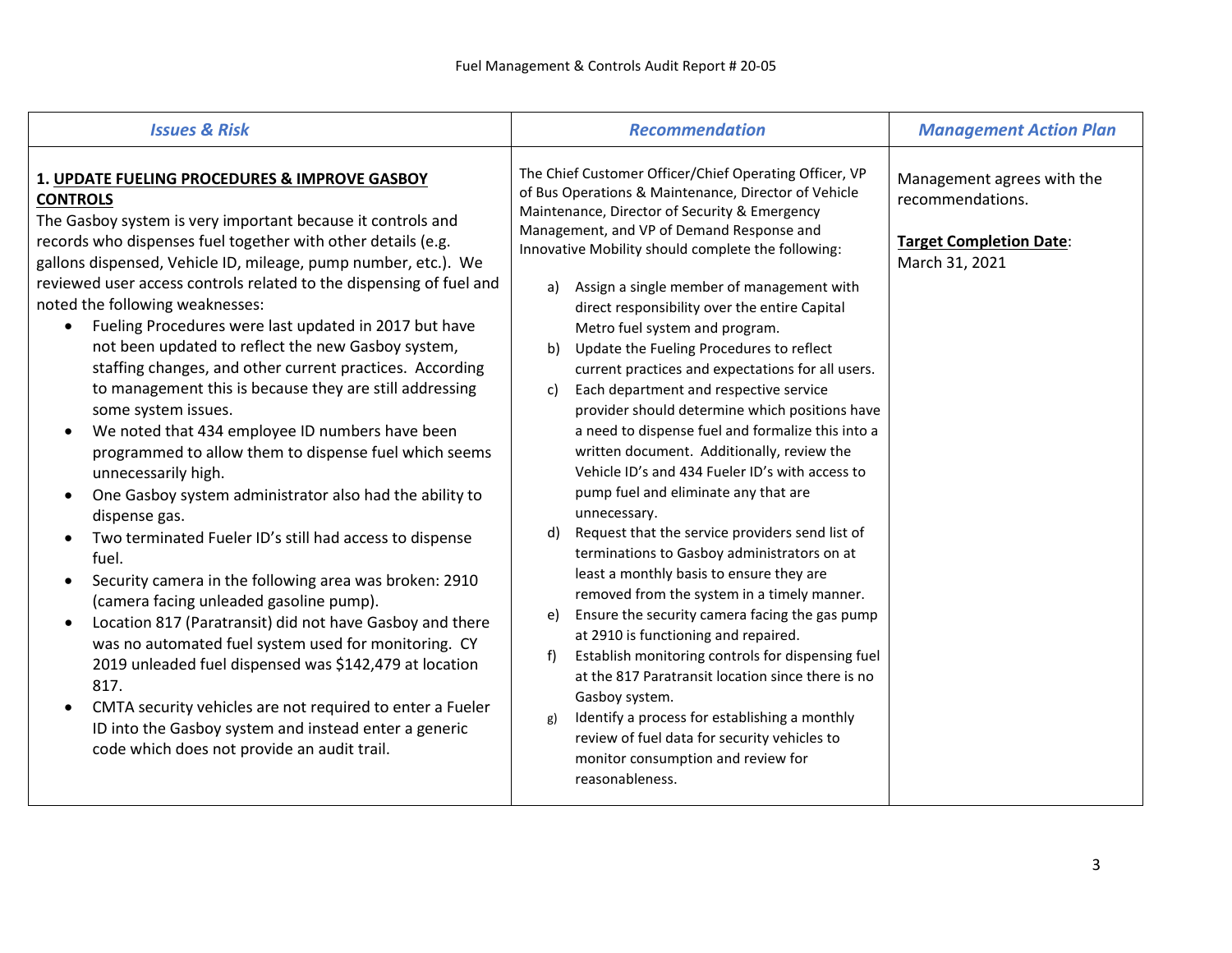| <b>Issues &amp; Risk</b>                                                                                                                                                                                                                                                                                                                                                                                                                                                                                                                                                                                                                                                                                                                                                                                                                                                                                                                                                                                                                                                                                                                                                                            | <b>Recommendation</b>                                                                                                                                                                                                                                                                                                                                                                                                                                                                                                                                                                           | <b>Management Action Plan</b>                                                                      |
|-----------------------------------------------------------------------------------------------------------------------------------------------------------------------------------------------------------------------------------------------------------------------------------------------------------------------------------------------------------------------------------------------------------------------------------------------------------------------------------------------------------------------------------------------------------------------------------------------------------------------------------------------------------------------------------------------------------------------------------------------------------------------------------------------------------------------------------------------------------------------------------------------------------------------------------------------------------------------------------------------------------------------------------------------------------------------------------------------------------------------------------------------------------------------------------------------------|-------------------------------------------------------------------------------------------------------------------------------------------------------------------------------------------------------------------------------------------------------------------------------------------------------------------------------------------------------------------------------------------------------------------------------------------------------------------------------------------------------------------------------------------------------------------------------------------------|----------------------------------------------------------------------------------------------------|
| 2. IMPROVE DATA ANALYTICS & INVESTIGATE UNUSUAL<br><b>VARIANCES</b><br>We performed data analytics on Gasboy data from January 2019 to<br>January 2020 to ensure controls are working properly and identified<br>the following unusual variances:<br>Improper Fuel Type: There appears to be data and<br>$\bullet$<br>system limitations because 775 gallons of gas were<br>recorded as being dispensed into 35 diesel-using<br>vehicles. Additionally, 515 gallons of diesel were<br>recorded as being dispensed into 14 gas-using<br>vehicles. For example, some staff used a vehicle<br>number instead of a special equipment code to track<br>fueling.<br>High Frequency of Fueling: One Fueler ID at 9315<br>$\bullet$<br>location fueled 1,278,606 gallons of diesel and gas<br>(27,826 instances) which represented 13% of total<br>fueling instances.<br>Zero Vehicle Mileage: Gasboy has a system control<br>$\bullet$<br>that prevents the pump from being activated when<br>odometer/hubodometer mileage is 500 miles greater<br>or less than the last fueling mileage. However, we<br>found 274 transactions where mileage was zero and<br>the system control did not work as intended. | The VP of Bus Operations & Maintenance and<br>Director of Vehicle Maintenance should complete<br>the following:<br>CMTA monitoring should include data<br>a)<br>analytics to identify unusual trends and<br>outliers that might indicate theft or<br>improper fueling on an annual basis and<br>send results to each department for further<br>investigation.<br>Evaluate configuration of Gasboy system to<br>b)<br>prevent the following: wrong fuel (diesel or<br>unleaded) for Vehicle ID; blank fueler ID;<br>blank Vehicle ID; and vehicles with unusual<br>odometer/hubodometer mileage. | Management agrees with the<br>recommendations.<br><b>Target Completion Date:</b><br>March 31, 2021 |
| The unusual variances listed above should be investigated to<br>ensure that the Gasboy system is properly configured and<br>functioning as intended and staff are not misusing fuel.                                                                                                                                                                                                                                                                                                                                                                                                                                                                                                                                                                                                                                                                                                                                                                                                                                                                                                                                                                                                                |                                                                                                                                                                                                                                                                                                                                                                                                                                                                                                                                                                                                 |                                                                                                    |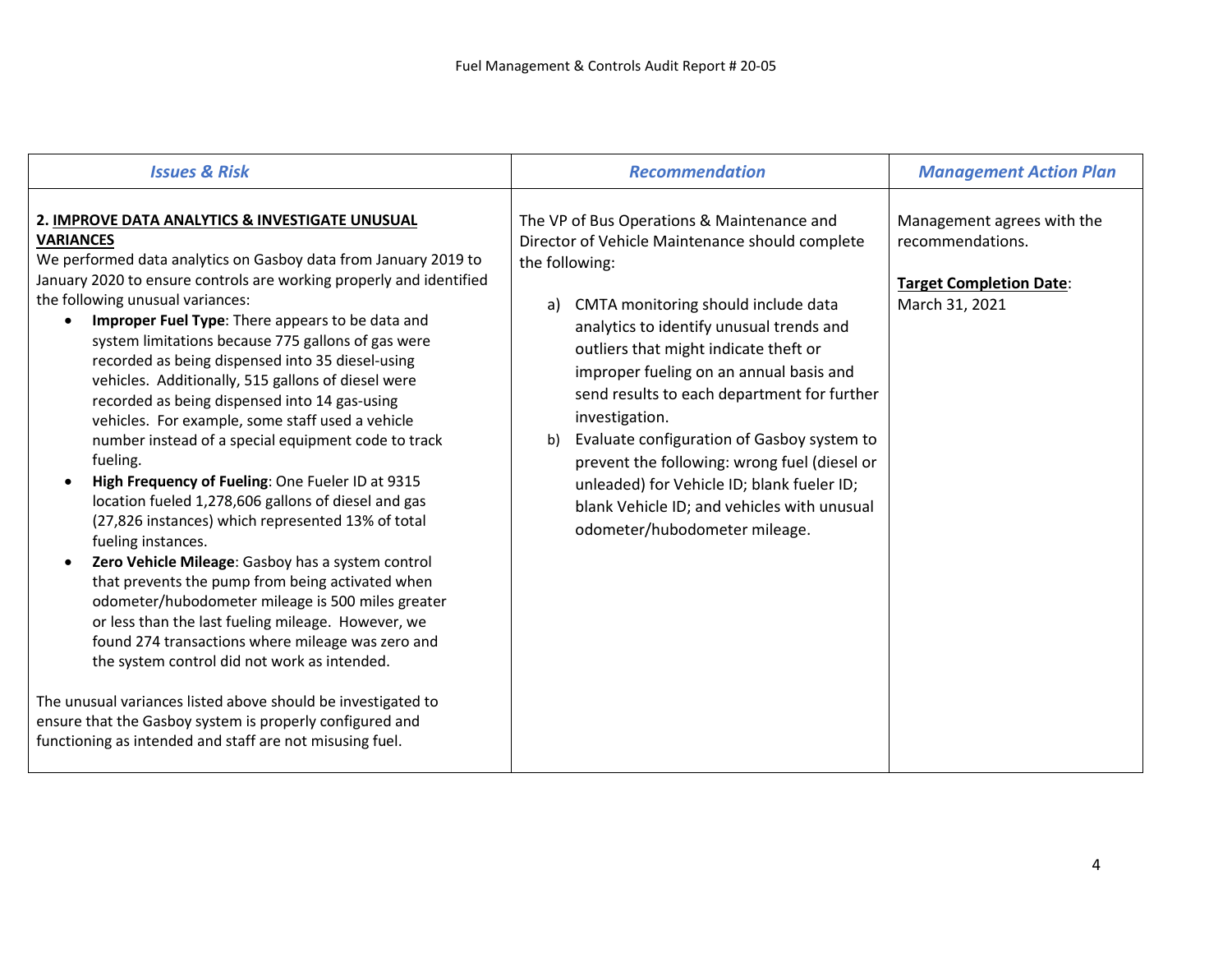| <b>Issues &amp; Risk</b>                                                                                                                                                                                                                                                                                                                                                                                                                                                                                                                                                                                                                                                                                                                                                                                           | <b>Recommendation</b>                                                                                                                                                                                                                                                                                                                                                                                                                                                                                                                                                       | <b>Management Action Plan</b>                                                                      |
|--------------------------------------------------------------------------------------------------------------------------------------------------------------------------------------------------------------------------------------------------------------------------------------------------------------------------------------------------------------------------------------------------------------------------------------------------------------------------------------------------------------------------------------------------------------------------------------------------------------------------------------------------------------------------------------------------------------------------------------------------------------------------------------------------------------------|-----------------------------------------------------------------------------------------------------------------------------------------------------------------------------------------------------------------------------------------------------------------------------------------------------------------------------------------------------------------------------------------------------------------------------------------------------------------------------------------------------------------------------------------------------------------------------|----------------------------------------------------------------------------------------------------|
| 3. SPECIAL EQUIPMENT CODE FOR FUELING NOT<br><b>MONITORED</b><br>Special equipment codes are used by service providers and<br>some Cap Metro employees to dispense unleaded fuel for<br>gas cans, generators, weed-eaters, lights, etc. These types<br>of equipment do not have a Vehicle ID so staff use a "catch-<br>all" code for the three locations. They are monitored and<br>reviewed on a quarterly basis by management by looking for<br>high quantities over 10 gallons and other anomalies. The<br>unleaded fuel consumption for the 3 special codes from<br>January 2019 through January 2020 was:<br>2910 Location: 443 gallons of gas dispensed.<br>9315 Location: 284 gallons of gas dispensed.<br>509 Location: 106 gallons of gas, diesel, motor oil,<br>transmission oil, and coolant dispensed. | The VP of Bus Operations & Maintenance, Director<br>of Vehicle Maintenance, and VP of Demand<br>Response and Innovative Mobility should complete<br>the following:<br>a) Appoint one CMTA employee responsible<br>for reviewing and monitoring all three of<br>the special equipment codes.<br>If possible, set a quantity limit for the<br>b)<br>special equipment codes in Gasboy to help<br>prevent improper fueling over 10 gallons.<br>Location 509 data analytics and unusual<br>C)<br>usage of fuel should be shared with<br>Paratransit for possible investigation. | Management agrees with the<br>recommendations.<br><b>Target Completion Date:</b><br>March 31, 2021 |
| After analyzing Gasboy data for the 509 location, we found<br>that 13% (9 out of 69) of dispensing instances were over 10<br>gallons (11-28 gallons) and 5 different types of liquid were<br>dispensed instead of just gas which is used in the<br>equipment. All of these could indicate improper fueling.<br>Additionally, we found that the 509 location special<br>equipment code was not monitored and reviewed on an<br>ongoing basis like the other two codes used at locations<br>2910 and 9315.                                                                                                                                                                                                                                                                                                           |                                                                                                                                                                                                                                                                                                                                                                                                                                                                                                                                                                             |                                                                                                    |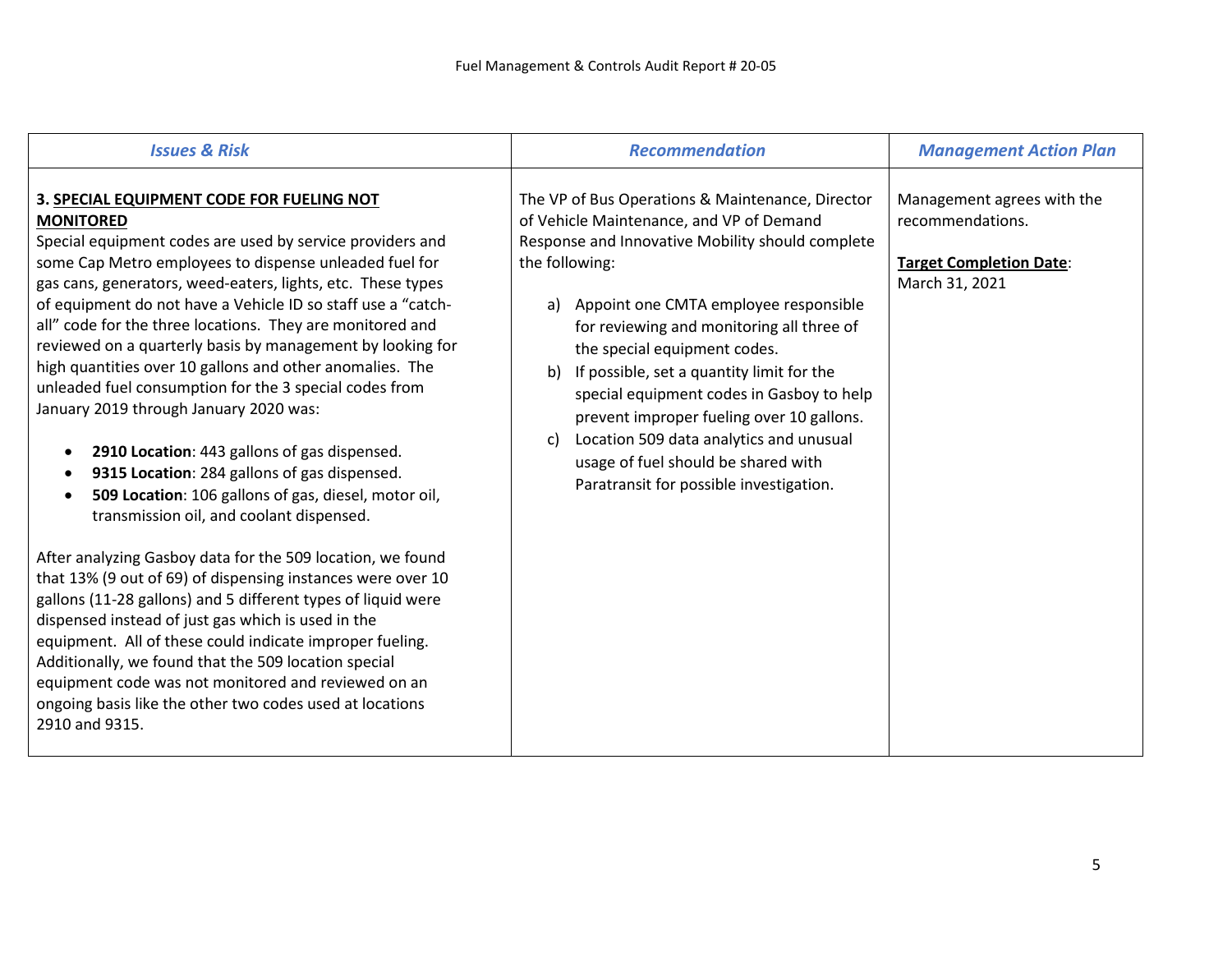| <b>Issues &amp; Risk</b>                                                                                                                                                                                                                                                                                                                                                                                                                                                                                                                                                                                                                                                                                                                                                                                                                                                                                                                                                                                                                                                                                                                                                                                                                                                                                                                                                                                                                                                                                                                                                                                                         | <b>Recommendation</b>                                                                                                                                                                                                                                                                                                                                                                                                                                                                                                                                                                                                                                                                                                                                                                                                         | <b>Management Action Plan</b>                                                                         |
|----------------------------------------------------------------------------------------------------------------------------------------------------------------------------------------------------------------------------------------------------------------------------------------------------------------------------------------------------------------------------------------------------------------------------------------------------------------------------------------------------------------------------------------------------------------------------------------------------------------------------------------------------------------------------------------------------------------------------------------------------------------------------------------------------------------------------------------------------------------------------------------------------------------------------------------------------------------------------------------------------------------------------------------------------------------------------------------------------------------------------------------------------------------------------------------------------------------------------------------------------------------------------------------------------------------------------------------------------------------------------------------------------------------------------------------------------------------------------------------------------------------------------------------------------------------------------------------------------------------------------------|-------------------------------------------------------------------------------------------------------------------------------------------------------------------------------------------------------------------------------------------------------------------------------------------------------------------------------------------------------------------------------------------------------------------------------------------------------------------------------------------------------------------------------------------------------------------------------------------------------------------------------------------------------------------------------------------------------------------------------------------------------------------------------------------------------------------------------|-------------------------------------------------------------------------------------------------------|
| <b>4. IMPROVE CONTROLS FOR OVERRIDES</b><br>According to the Fueling Procedures, only supervisors should<br>enter an override which is a ghost bus code (one of 4 specific<br>Vehicle ID's) into Gasboy when the ring is not working or the<br>hubodometer is defective and the 500-mile system control<br>prevents fuel dispensing. When an override code is used,<br>mileage is not automatically uploaded into Spear and MV has<br>to manually update Spear and Cap Metro staff have to<br>manually update Gasboy (to prevent the 500-mile system<br>control from being triggered the next time and requiring<br>another override.) The service provider is contractually<br>required to monitor and address override issues and Capital<br>Metro oversees the service provider's monitoring. According<br>to management, these special codes were designed to address<br>system issues by improving dispensing efficiency and allow<br>management to document which vehicle received the fuel<br>later. Override codes from January 2019 through January 2020<br>were as follows:<br>2910 Location: 2,302 instances<br>$\bullet$<br>9315 Location: 2,293 instances<br>509 Location: 0 instances<br><b>Override Code for Test Equipment: 2 instances</b><br>$\bullet$<br>We analyzed Gasboy overrides and identified the following<br>areas of control weakness:<br>High Frequency of Overrides: On average, 354<br>overrides were completed each month for all locations<br>which means MV and Cap Metro staff had to complete<br>a manual mileage update for each one of these to<br>ensure mileage was tracked accurately. | The VP of Bus Operations & Maintenance and<br>Director of Vehicle Maintenance should complete<br>the following:<br>Appoint a CMTA employee with<br>a)<br>responsibility for monitoring all overrides<br>to ensure that the service providers and<br>Cap Metro staff are tracking the reasons for<br>overrides and working towards reducing<br>overrides.<br>If possible, add a system control to Gasboy<br>b)<br>that only allows overrides to be performed<br>by supervisor Fueler ID's.<br>Change the override codes on a yearly basis<br>c)<br>and delete the override code for test<br>equipment since it was only used twice.<br>Ensure the service providers properly train<br>d)<br>staff on when/how overrides are used (e.g.<br>make 3 attempts before overriding, only<br>supervisors can complete overrides, etc.) | Management agrees with the<br>recommendations.<br><b>Target Completion Date:</b><br>December 31, 2020 |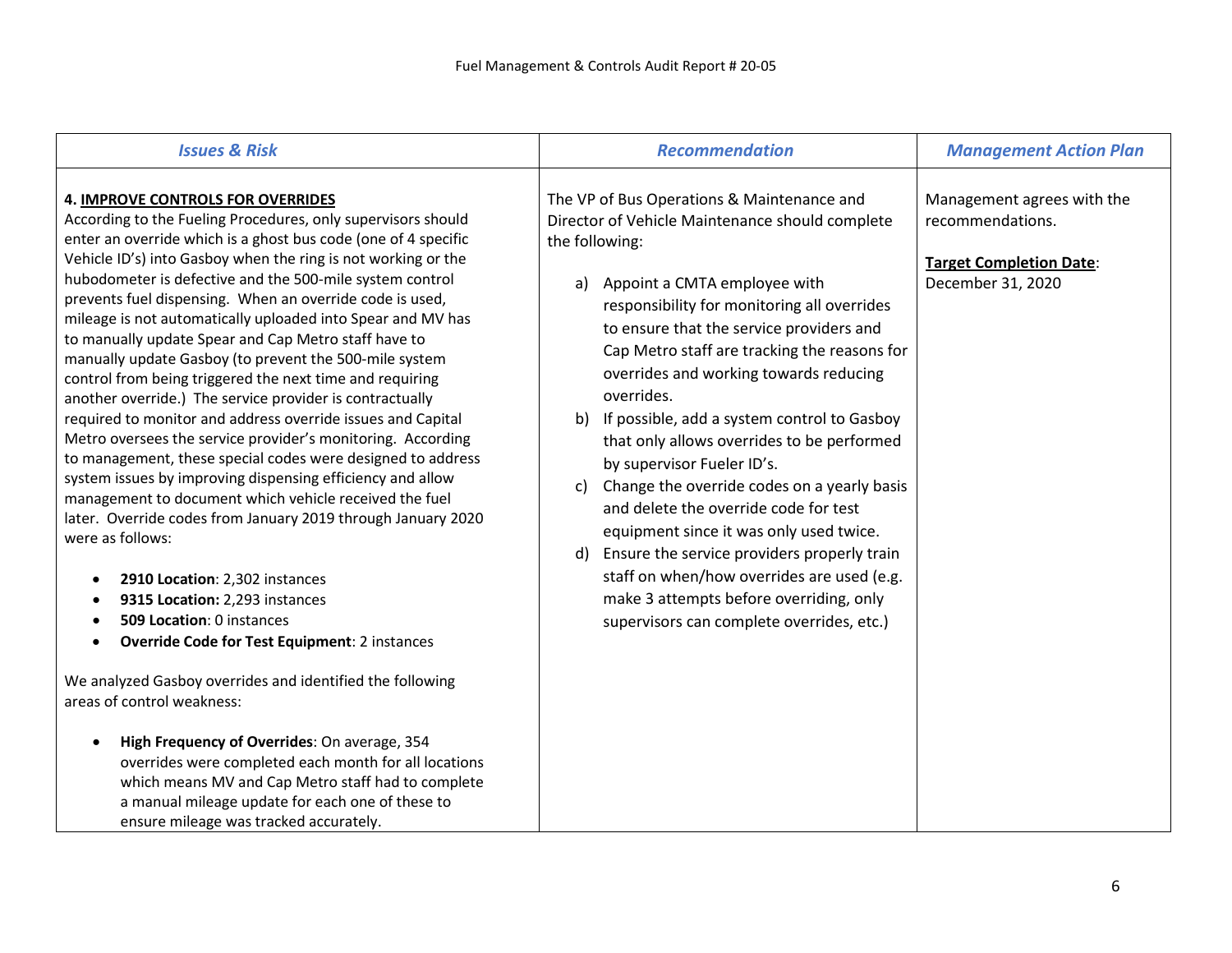| <b>Issues &amp; Risk</b>                                                                                                                                                                                                                                                                                                                                                                                                                                                                                                                                                                                                                           | <b>Recommendation</b> | <b>Management Action Plan</b> |
|----------------------------------------------------------------------------------------------------------------------------------------------------------------------------------------------------------------------------------------------------------------------------------------------------------------------------------------------------------------------------------------------------------------------------------------------------------------------------------------------------------------------------------------------------------------------------------------------------------------------------------------------------|-----------------------|-------------------------------|
| <b>Reasons are Not Adequately Tracked: MV records a</b><br>generic reason for an override (e.g. Invalid Number for<br>the Vehicle ID) in Spear, however, this doesn't capture<br>the underlying reason for the override. Cap Metro<br>also does not track reasons for overrides.<br>Non-Supervisors Performing Overrides: Only<br>supervisors are authorized to perform overrides,<br>however, out of the top 5 individuals who completed<br>overrides, only 2 were supervisors and the other 3<br>were service island attendants who are not authorized<br>to perform overrides. These 3 attendants performed<br>1,095 overrides during the year. |                       |                               |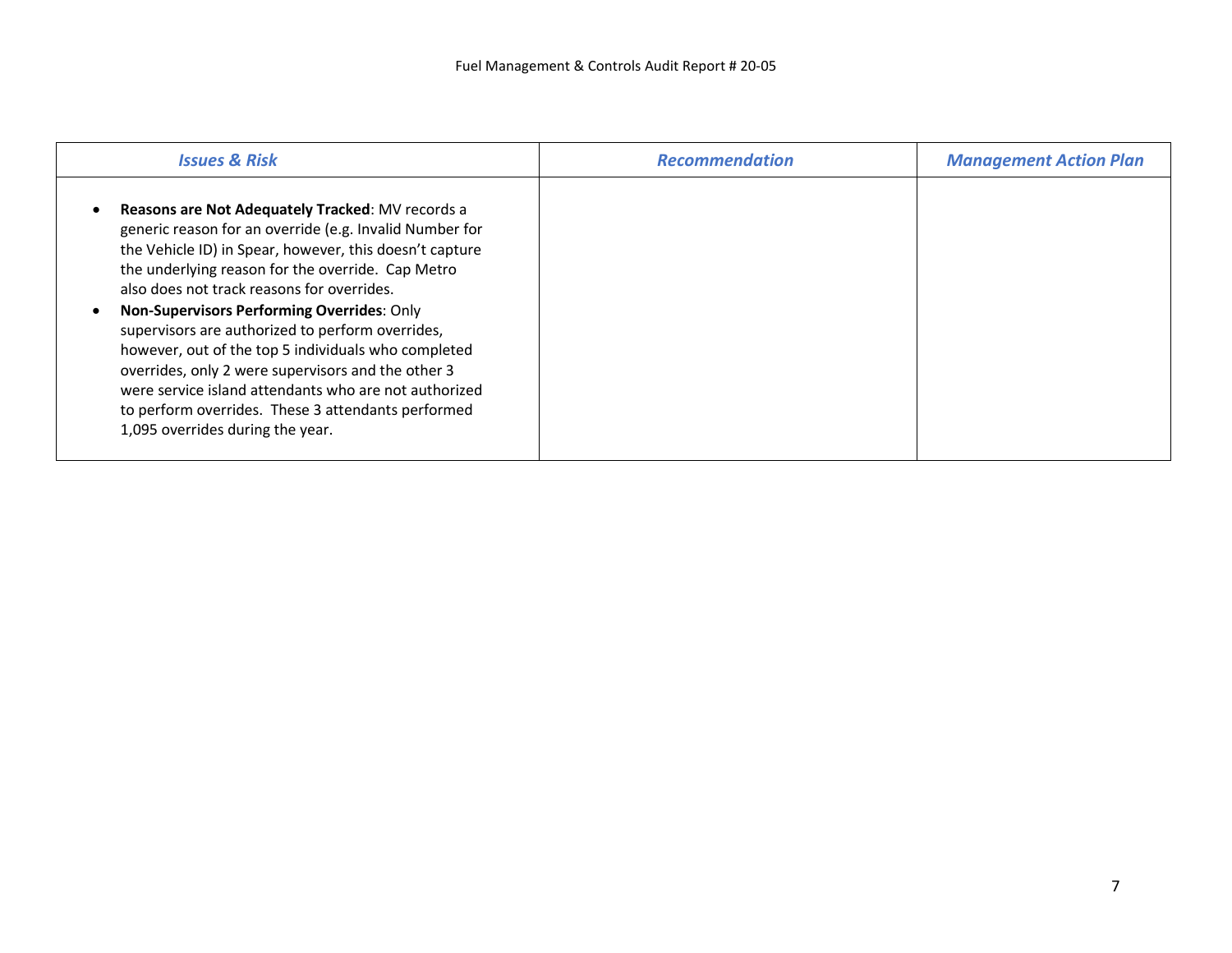# **Appendix A: Summary of Fuel Cost and Quantity For Calendar Year 2019**

| <b>Fuel Cost and Quantity</b><br><b>Calendar Year 2019</b>     |    |            |           |
|----------------------------------------------------------------|----|------------|-----------|
| <b>Fuel Type</b>                                               |    | Cost       | Quantity  |
| <b>Diesel</b>                                                  | \$ | 12,553,607 | 5,706,081 |
| Gas                                                            | \$ | 993,358    | 426,184   |
| <b>Red-Dye Diesel</b>                                          | \$ | 488,385    | No Data   |
| Total:                                                         |    | 14,035,351 | 6,132,265 |
| *Note: One Paratransit location was excluded from the quantity |    |            |           |
| because they do not have Gasboy installed.                     |    |            |           |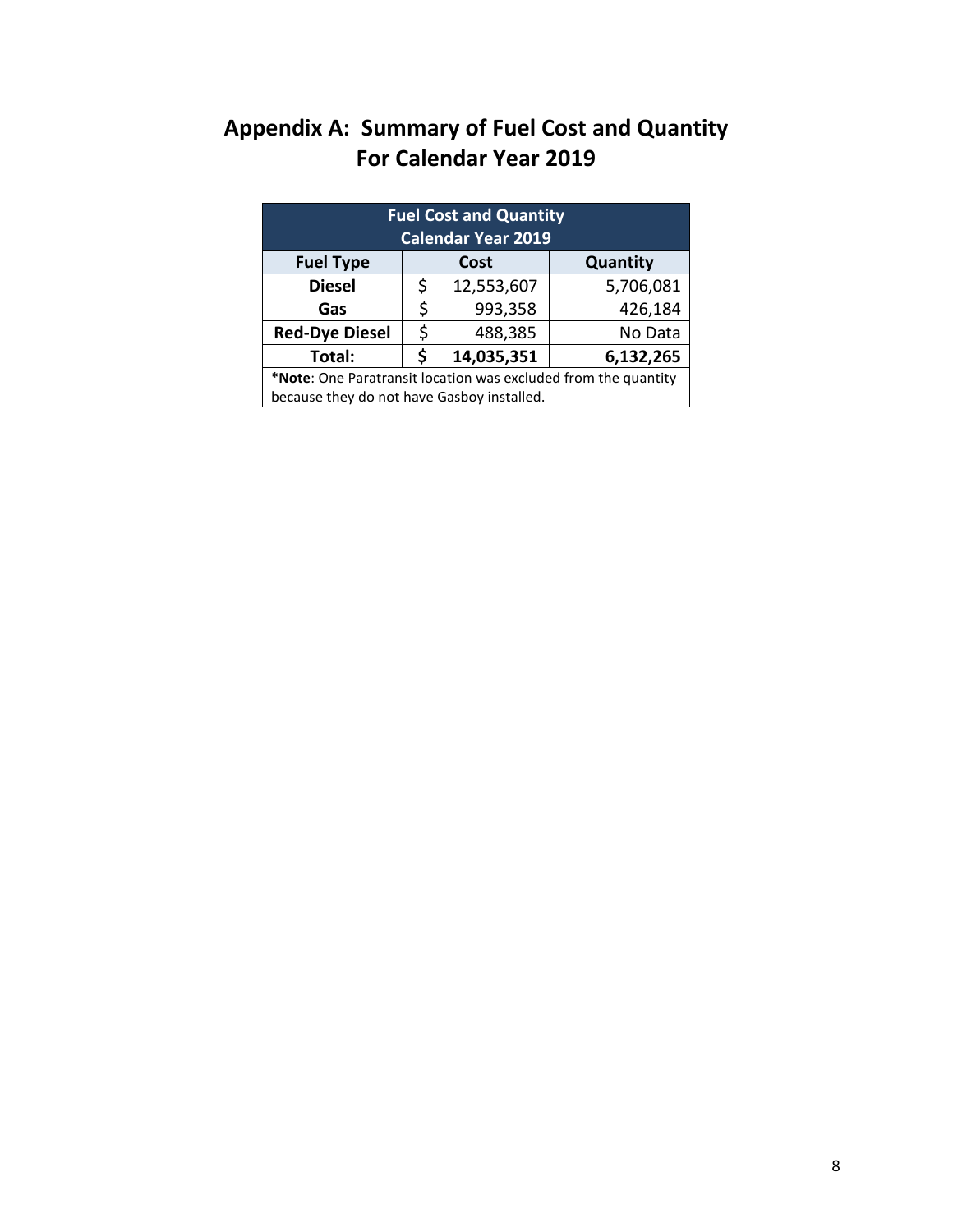

#### **Appendix B: Flowchart of Gasboy Fuel Dispensing Process**